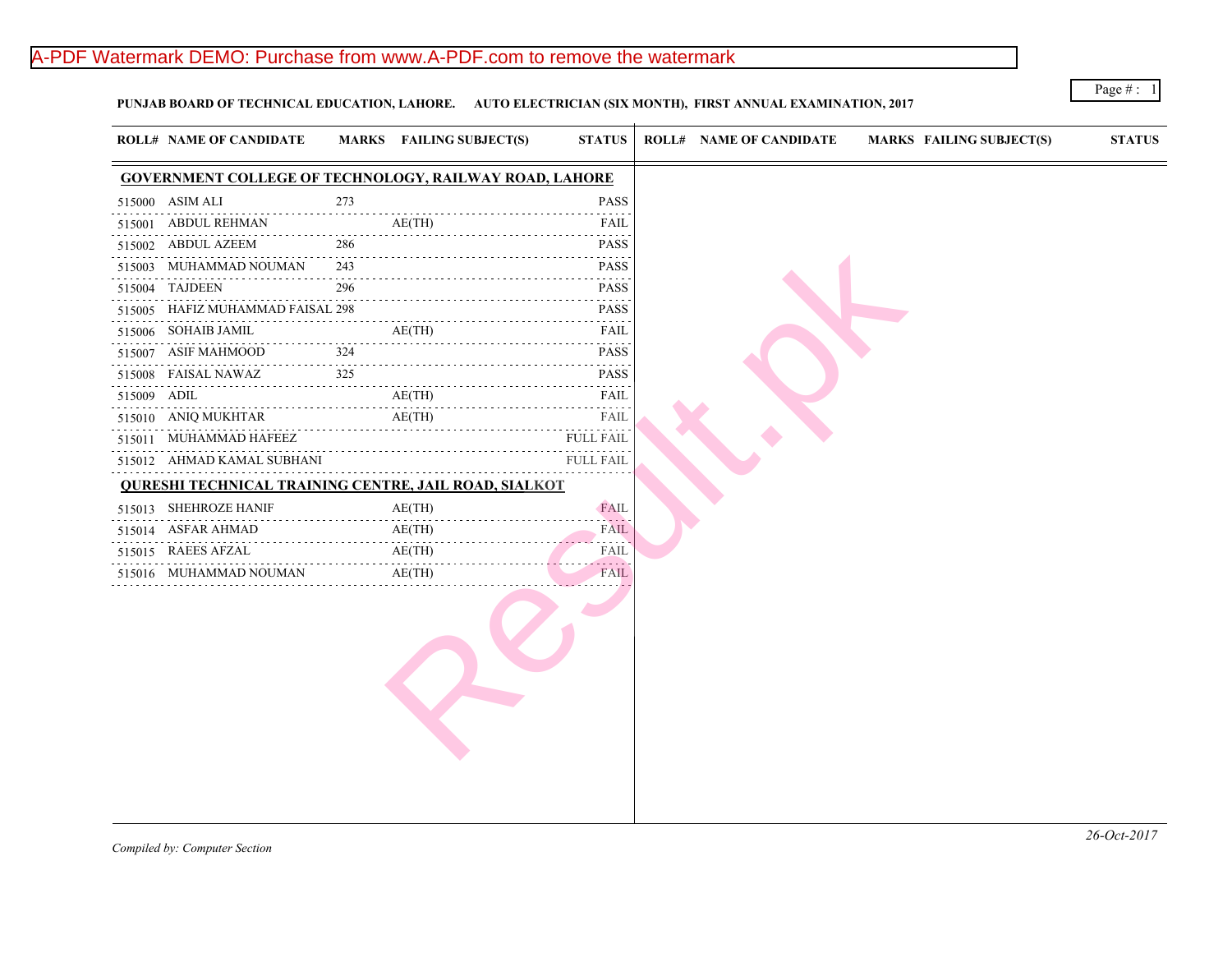### **PUNJAB BOARD OF TECHNICAL EDUCATION, LAHORE. CIVIL DRAFTSMAN TRADE (SIX MONTH), FIRST ANNUAL EXAMINATION, 2017**

| <b>ROLL# NAME OF CANDIDATE</b>                                |                                | MARKS FAILING SUBJECT(S) | <b>STATUS</b>    | <b>ROLL# NAME OF CANDIDATE</b> | <b>MARKS FAIL</b> |
|---------------------------------------------------------------|--------------------------------|--------------------------|------------------|--------------------------------|-------------------|
| PUNJAB TECHNICAL TRAINING CENTRE, 99-NEAR AUSTRIALIA MASJID   |                                |                          |                  |                                |                   |
| MECLOAD ROAD, LAHORE<br>515017 MUHAMMAD SAJJAD                |                                |                          | <b>FULL FAIL</b> |                                |                   |
| <b>QURESHI TECHNICAL TRAINING CENTRE, QANCHI MORE,, MANDI</b> |                                |                          |                  |                                |                   |
| <b>BAHAUDDIN</b>                                              |                                |                          |                  |                                |                   |
| 515018 JAMEEL TAHIR                                           | 274<br>$\sim 100$ km s $^{-1}$ |                          | PASS             |                                |                   |
| 515019 SUFYAN ASHRAF                                          | 325                            |                          | <b>PASS</b>      |                                |                   |
| 515020 SHAHID ABBAS                                           | 247                            |                          | PASS             |                                |                   |
| 515021 GHULAM MUSTFA                                          | 296<br>.                       |                          | <b>PASS</b>      |                                |                   |
|                                                               |                                |                          |                  |                                |                   |
|                                                               |                                |                          |                  |                                |                   |
|                                                               |                                |                          |                  |                                |                   |
|                                                               |                                |                          |                  |                                |                   |
|                                                               |                                |                          |                  |                                |                   |
|                                                               |                                |                          |                  |                                |                   |
|                                                               |                                |                          |                  |                                |                   |
|                                                               |                                |                          |                  |                                |                   |
|                                                               |                                |                          |                  |                                |                   |
|                                                               |                                |                          |                  |                                |                   |
|                                                               |                                |                          |                  |                                |                   |
|                                                               |                                |                          |                  |                                |                   |
|                                                               |                                |                          |                  |                                |                   |
|                                                               |                                |                          |                  |                                |                   |
|                                                               |                                |                          |                  |                                |                   |
|                                                               |                                |                          |                  |                                |                   |
|                                                               |                                |                          |                  |                                |                   |
|                                                               |                                |                          |                  |                                |                   |
|                                                               |                                |                          |                  |                                |                   |
|                                                               |                                |                          |                  |                                |                   |
|                                                               |                                |                          |                  |                                |                   |
|                                                               |                                |                          |                  |                                |                   |
|                                                               |                                |                          |                  |                                |                   |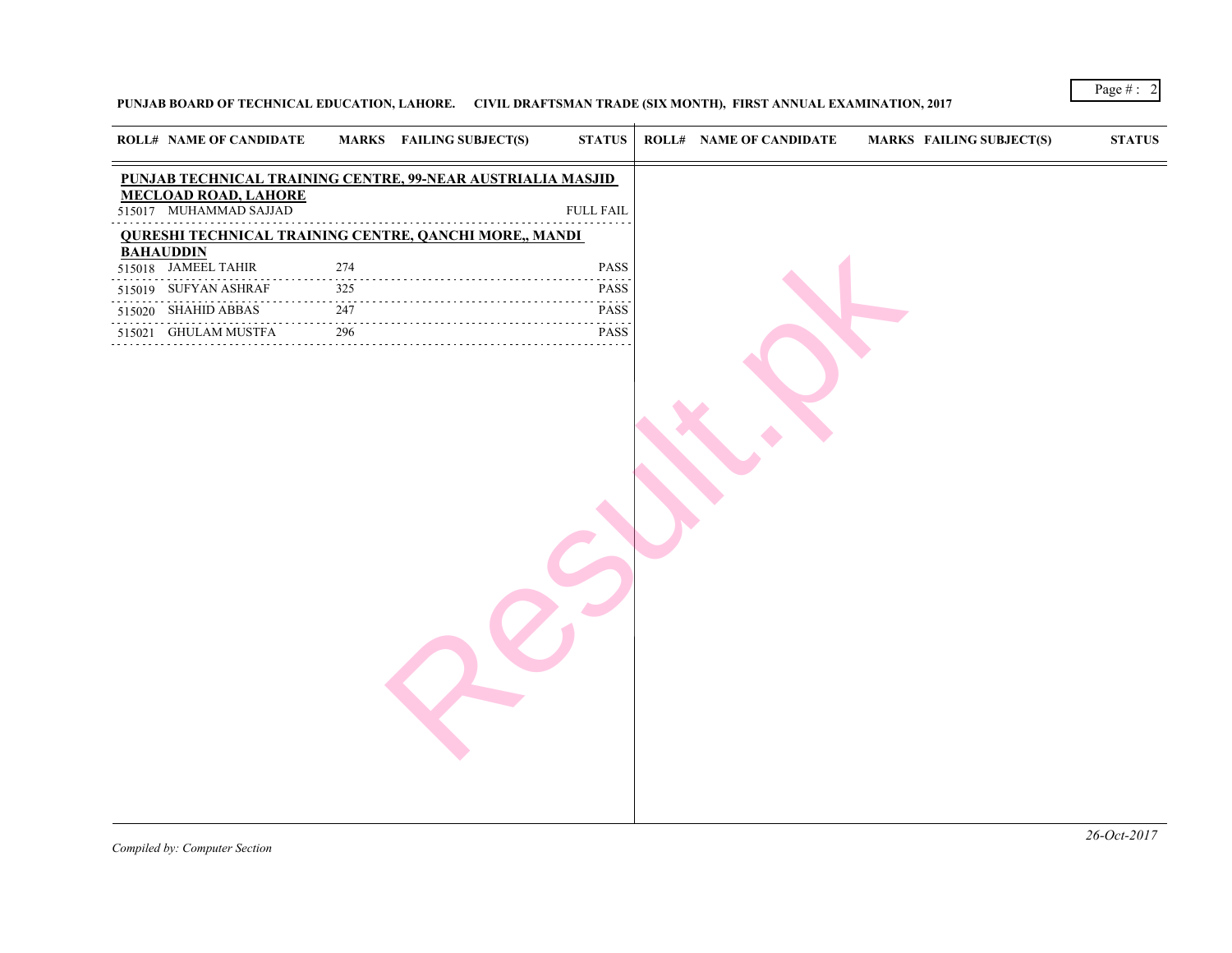**PUNJAB BOARD OF TECHNICAL EDUCATION, LAHORE. ELECTRICIAN TRADE (SIX MONTH), FIRST ANNUAL EXAMINATION, 2017**

| <b>ROLL# NAME OF CANDIDATE</b>                                        |     | MARKS FAILING SUBJECT(S)                                                                                                                                                 | <b>STATUS</b>    | <b>ROLL# NAME OF CANDIDATE</b>              | <b>MARKS FAIL</b> |
|-----------------------------------------------------------------------|-----|--------------------------------------------------------------------------------------------------------------------------------------------------------------------------|------------------|---------------------------------------------|-------------------|
| ANJUMAN-E-HIMAYAT-E-ISLAM MUHAMMAD AMIN POLY TECHNIC                  |     |                                                                                                                                                                          |                  | <b>NEW PAK TECHNICAL TRAINING CENTRE,</b>   |                   |
| <b>INSTITUTE &amp; VOCATIONAL TRAINING CENTRE, NEAR FAWARA CHOWK,</b> |     |                                                                                                                                                                          |                  | <b>MURREE ROAD, RAWALPINDI</b>              |                   |
| SAIDPUR MAIN BOULEVARD, SABZAZAR SCHEME MORE, LAHORE                  |     |                                                                                                                                                                          |                  | 515046 MAAZ IMTIAZ ABBASI                   | 296               |
| 515022 MUHAMMAD NADIR                                                 | 322 |                                                                                                                                                                          | <b>PASS</b>      | PAK EMIRATES POLYTECHNIC INSTITUTE          |                   |
| 515023 RASHEED SIDDIQUE                                               |     | ELTR(TH)<br>FAIL FAIL                                                                                                                                                    |                  | EMIRATES BUILDING I.J.P/PIR WADAHI RO.      |                   |
| 515024 SYED SAMAR ABBASW                                              |     |                                                                                                                                                                          | <b>PASS</b>      | STAND PIRWADAHI MORE, RAWALPINDI CA         |                   |
| 515025 ALI RAZA                                                       | 313 |                                                                                                                                                                          | <b>PASS</b>      | 515047 ZAIN BILAL                           | 293               |
| 515026 MALIK FAIZAN ASGHAR 309                                        |     |                                                                                                                                                                          | <b>PASS</b><br>. | 515048 MUHAMMAD FAISAL<br><b>MUSHTAQ</b>    | 299               |
| 515027 SYED WASEEQ HAIDER<br><b>RIZVI</b>                             | 318 |                                                                                                                                                                          | <b>PASS</b>      | 515049 MUHAMMAD QASIM LONE 283              |                   |
| DON BASCO TECHNICAL AND YOUTH CENTRE, 22-KM FEROZPUR ROAD,            |     |                                                                                                                                                                          |                  | 515050 MUHAMMAD ZEESHAN                     |                   |
| YOUHANABAD, LAHORE                                                    |     |                                                                                                                                                                          |                  | 515051 WASEEM SAJJAD                        |                   |
| 515028 AKASH SALEEM                                                   | 354 |                                                                                                                                                                          | <b>PASS</b>      | <b>QURESHI TECHNICAL TRAINING CENTRE, .</b> |                   |
| 515029 BABER ROBIN                                                    | 351 |                                                                                                                                                                          | <b>PASS</b>      | 515052 TALHA MEHMOOD ALAM 356               |                   |
| 515030 BARJEES SALEEM 338 PASS                                        |     |                                                                                                                                                                          |                  | 515053 LIAQAT ALI                           | 353               |
| 515031 HAROON<br>515031 HAROON 323 PASS                               |     |                                                                                                                                                                          |                  | 515054 WAQAS RASOOL                         | 333               |
| 515032 KHURAM                                                         |     |                                                                                                                                                                          | <b>PASS</b>      |                                             |                   |
| 515033 MUHAMMAD FAIZAN 359 PASS                                       |     |                                                                                                                                                                          |                  |                                             |                   |
| 515034 NAEEM AKHTAR 302 PASS                                          |     |                                                                                                                                                                          |                  |                                             |                   |
| 515035 PHILPIS MASIH                                                  |     | $\frac{323}{1}$ PASS                                                                                                                                                     |                  |                                             |                   |
| 515036 SAGAR SUNEEL 339 PASS                                          |     |                                                                                                                                                                          | <b>PASS</b>      |                                             |                   |
| 515037 PHILPUS RAFIQUE 329                                            |     |                                                                                                                                                                          | <b>PASS</b>      |                                             |                   |
| 515038 SALEEM MASIH 337                                               |     |                                                                                                                                                                          | <b>PASS</b>      |                                             |                   |
| 515039 SHAHBAZ MASIH SANDHU 299                                       |     |                                                                                                                                                                          | <b>PASS</b>      |                                             |                   |
| 515040 SHAROOZ MANZOOR ELTR(TH) FAIL                                  |     |                                                                                                                                                                          | .<br>FAIL        |                                             |                   |
| $515041$ SHOROZ YOUSAF 345                                            |     |                                                                                                                                                                          | <b>PASS</b>      |                                             |                   |
| 515042 STEPHEN GILL MASIH 336 PASS                                    |     |                                                                                                                                                                          |                  |                                             |                   |
| 515043 YOUSAF MASIH                                                   | 346 | <b>The Committee of the Committee of the Committee</b><br>a se a construída de altituda de la construída de la construída de la construída de la construída de la constr | <b>PASS</b>      |                                             |                   |
| <b>PUNJAB TECHNICAL TRAINING CENTRE, 99-NEAR AUSTRIALIA MASJID</b>    |     |                                                                                                                                                                          |                  |                                             |                   |
| <b>MECLOAD ROAD, LAHORE</b><br>515044 TOUSEEF SADAQAT                 |     |                                                                                                                                                                          | <b>ABSENT</b>    |                                             |                   |
| 515045 HASSAN IQBAL                                                   |     |                                                                                                                                                                          | RL Fee           |                                             |                   |
|                                                                       |     |                                                                                                                                                                          |                  |                                             |                   |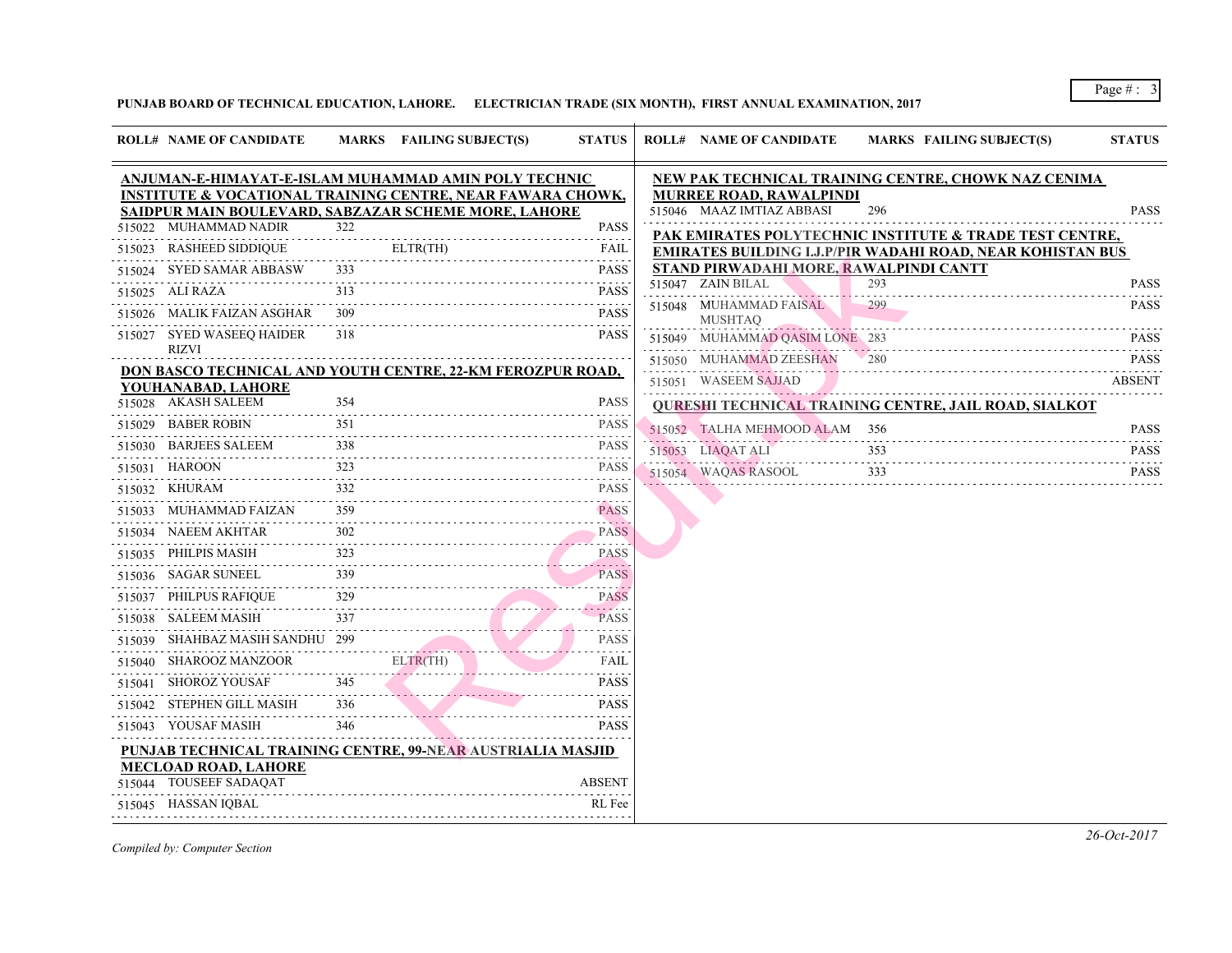**PUNJAB BOARD OF TECHNICAL EDUCATION, LAHORE. PLUMBING TRADE (SIX MONTH), FIRST ANNUAL EXAMINATION, 2017**

| ROLL# NAME OF CANDIDATE                                                                                                                                                 |     | MARKS FAILING SUBJECT(S) | STATUS | <b>ROLL# NAME OF CANDIDATE</b> | <b>MARKS FAIL</b> |
|-------------------------------------------------------------------------------------------------------------------------------------------------------------------------|-----|--------------------------|--------|--------------------------------|-------------------|
| <u>PAK EMIRATES POLYTECHNIC INSTITUTE &amp; TRADE TEST CENTRE, EMIRATES BUILDING I.J.P/PIR WADAHI ROAD, NEAR KOHISTAN BUS</u><br>STAND PIRWADAHI MORE, RAWALPINDI CANTT |     |                          |        |                                |                   |
| 515055 IMRAN KHAN                                                                                                                                                       | 300 |                          | PASS   |                                |                   |
|                                                                                                                                                                         |     |                          |        |                                |                   |
|                                                                                                                                                                         |     |                          |        |                                |                   |
|                                                                                                                                                                         |     |                          |        |                                |                   |
|                                                                                                                                                                         |     |                          |        |                                |                   |
|                                                                                                                                                                         |     |                          |        |                                |                   |
|                                                                                                                                                                         |     |                          |        |                                |                   |
|                                                                                                                                                                         |     |                          |        |                                |                   |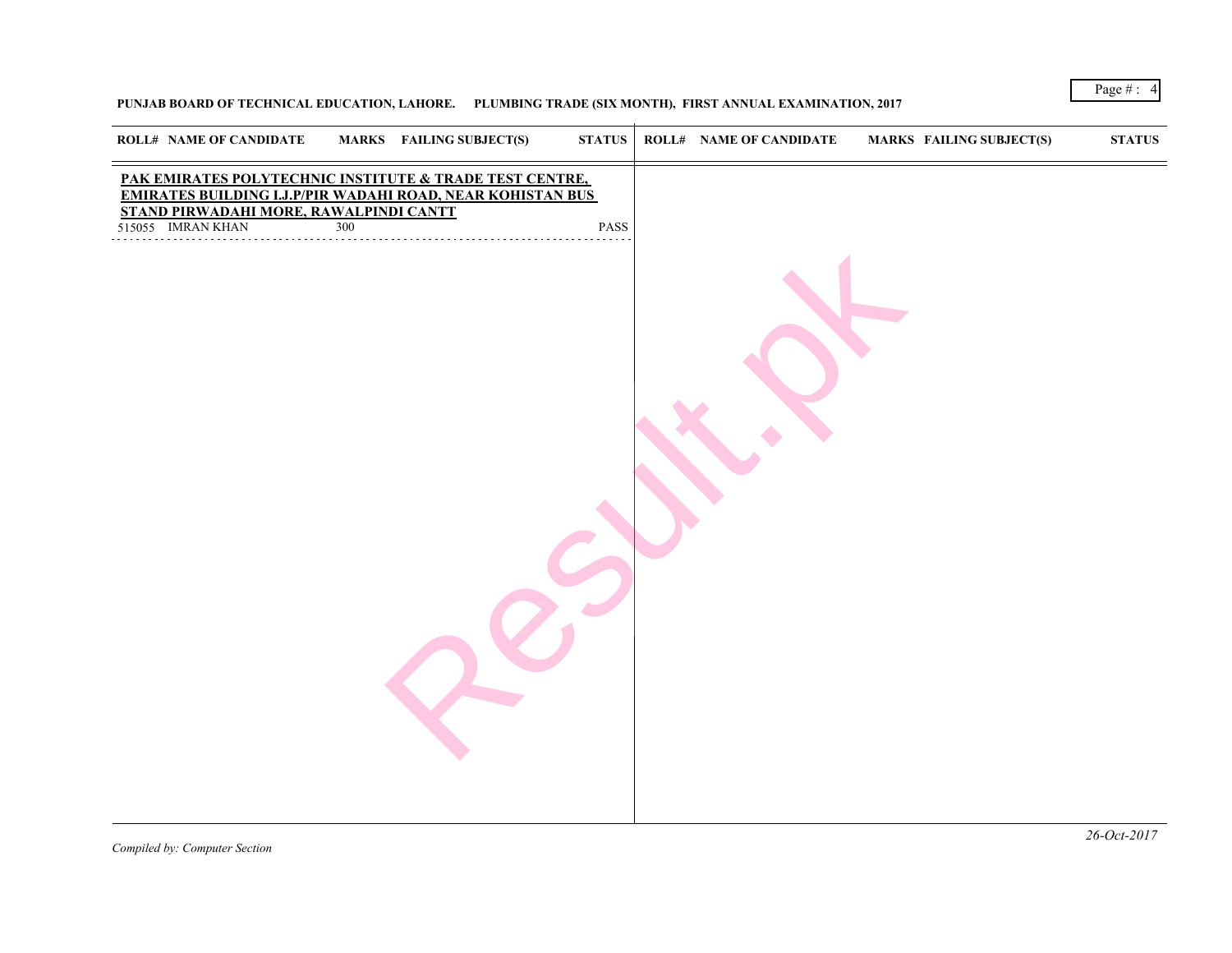### PUNJAB BOARD OF TECHNICAL EDUCATION, LAHORE. QUANTITY SURVEYOR TRADE (SIX MONTH), FIRST ANNUAL EXAMINATION, 2017

|              |                                          |     | <b>QURESHI TECHNICAL TRAINING CENTRE, QANCHI MORE,, MANDI</b> |                              |  |
|--------------|------------------------------------------|-----|---------------------------------------------------------------|------------------------------|--|
|              | <b>BAHAUDDIN</b><br>515056 SADAM HUSSAIN | 297 |                                                               | PASS                         |  |
|              | 515057 QAISAR NAZIR                      | 280 |                                                               | PASS                         |  |
|              | 515058 MOHSIN BILALI                     | 289 |                                                               | $\omega$ is a set of<br>PASS |  |
| . <b>.</b> . | 515059 MUNEEB HASSAN                     | 283 |                                                               | .<br>PASS                    |  |
|              |                                          |     |                                                               | .                            |  |
|              |                                          |     |                                                               |                              |  |
|              |                                          |     |                                                               |                              |  |
|              |                                          |     |                                                               |                              |  |
|              |                                          |     |                                                               |                              |  |
|              |                                          |     |                                                               |                              |  |
|              |                                          |     |                                                               |                              |  |
|              |                                          |     |                                                               |                              |  |
|              |                                          |     |                                                               |                              |  |
|              |                                          |     |                                                               |                              |  |
|              |                                          |     |                                                               |                              |  |
|              |                                          |     |                                                               |                              |  |
|              |                                          |     |                                                               |                              |  |
|              |                                          |     |                                                               |                              |  |
|              |                                          |     |                                                               |                              |  |
|              |                                          |     |                                                               |                              |  |
|              |                                          |     |                                                               |                              |  |
|              |                                          |     |                                                               |                              |  |
|              |                                          |     |                                                               |                              |  |
|              |                                          |     |                                                               |                              |  |
|              |                                          |     |                                                               |                              |  |
|              |                                          |     |                                                               |                              |  |
|              |                                          |     |                                                               |                              |  |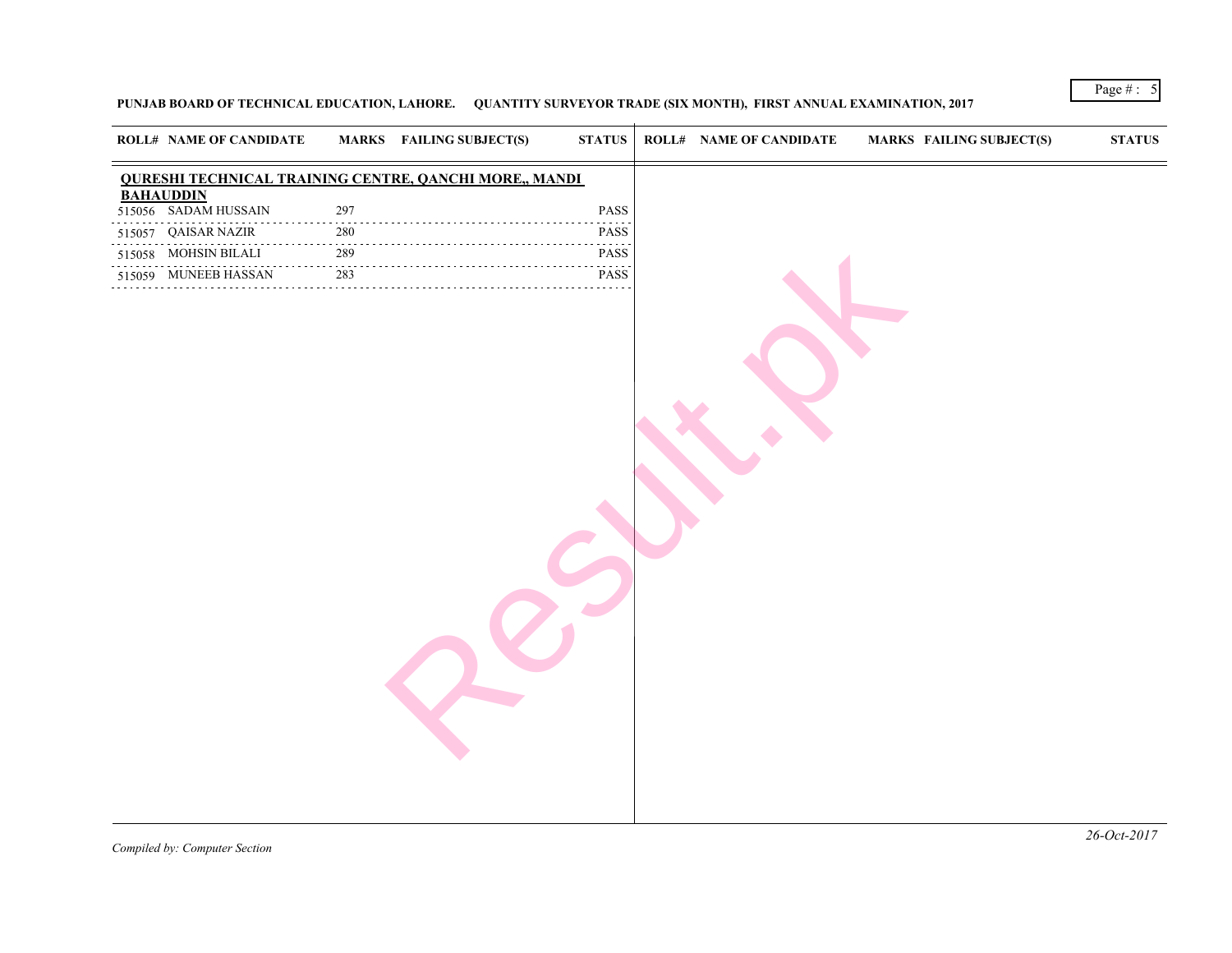### PUNJAB BOARD OF TECHNICAL EDUCATION, LAHORE. REFRIGRATION AND AIR CONDITIONING TRADE (SIX MONTH), FIRST ANNUA

|        | <b>ROLL# NAME OF CANDIDATE</b>                   |          | MARKS FAILING SUBJECT(S)                                                                                                      | <b>STATUS</b> |              | <b>ROLL# NAME OF CANDIDATE</b>                                             | <b>MARKS FAIL</b> |                  |
|--------|--------------------------------------------------|----------|-------------------------------------------------------------------------------------------------------------------------------|---------------|--------------|----------------------------------------------------------------------------|-------------------|------------------|
|        |                                                  |          | PAKISTAN INSTITUTE OF TECHNOLOGY, NEAR G.C.C 505 ROAD,                                                                        |               |              | 515082 SAQIB ANWAR                                                         |                   | RAC(             |
|        | <b>BUREWALA</b>                                  |          |                                                                                                                               |               |              | 515083 MUZAMIL ALI ARSLAN                                                  | 214               |                  |
|        | 515060 GHULAM ABBAS ANJAM                        | 317      |                                                                                                                               | <b>PASS</b>   |              | 515084 ADNAN ALI                                                           |                   | RAC <sup>(</sup> |
|        | 515061 WASEEM ASHGAR                             |          | RAC(TH)                                                                                                                       | FAII.         |              | .<br>515085 GHULAM ABBAS                                                   | 211               |                  |
|        |                                                  |          | <b>GOVERNMENT STAFF TRAINING COLLEGE, PEOPLES COLONY NEAR D</b>                                                               |               |              | 515086 ABDUL RHAMAN                                                        | 219               |                  |
|        | <b>GROUND, FAISALABAD</b><br>515062 KHALIL ABBAS |          | RAC(TH)                                                                                                                       | FAIL          |              | 515087 HAFIZ AQIB ABASS                                                    | 216               |                  |
|        | 515063 MUHAMMAD ZAID                             |          | RAC(TH)                                                                                                                       | FAIL          |              | DON BASCO TECHNICAL AND YOUTH CENT                                         |                   |                  |
| 515064 | KHURRAM SHEHZAD                                  | 361      |                                                                                                                               | <b>PASS</b>   |              | YOUHANABAD, LAHORE                                                         |                   |                  |
|        | 515065 USAMA SAFDAR                              |          | RAC(TH)                                                                                                                       | FAIL          |              | 515088 ADIL WAFA                                                           |                   | RAC(             |
|        | 515066 USAMA SAJID                               |          | RAC(TH)                                                                                                                       | FAIL          |              | 515089 ALMAS GILL                                                          |                   | RAC(             |
|        | 515067 MUHAMMAD MOHSIN                           |          | RAC(TH)                                                                                                                       | FAIL          |              | 515090 AMAN JOHN                                                           | 212               |                  |
|        | <b>IOBAL</b>                                     |          |                                                                                                                               |               |              | 515091 ATHAR MAROOF                                                        | 230               |                  |
|        | 515068 ASAD RASHID                               | 308      |                                                                                                                               | <b>PASS</b>   |              | 515092 CHANWAIZ SALEEM                                                     | 230               |                  |
|        | 515069 MUHAMMAD SIYYAM<br><b>JAVED</b>           | 299      |                                                                                                                               | <b>PASS</b>   |              | 515093 FAIQ MASIH                                                          | 213               |                  |
|        | 515070 LUQMAN YOUNAS                             | 341      |                                                                                                                               | <b>PASS</b>   |              | 515094 MUHAMMAD HADIER                                                     | 231               |                  |
|        | 515071 GULFAM AHMAD                              | 320      |                                                                                                                               | <b>PASS</b>   |              | 515095 NADEEM                                                              | 233               |                  |
|        | 515072 MUHAMMAD QASIM                            | .<br>307 |                                                                                                                               | <b>PASS</b>   |              | 515096 NAFEES PERVEZ GILL                                                  | 247               |                  |
|        | 515073 MUHAMMAD ARSLAN<br><b>MARAJ</b>           | 320      |                                                                                                                               | <b>PASS</b>   |              | 515097 NASIR MASIH<br>515098 QASIM MASIH                                   | 239               | <b>RAC</b>       |
|        | 515074 MUHAMMAD HAYAT                            |          | RAC(TH)                                                                                                                       | <b>FAIL</b>   | 515099 SABIR |                                                                            | 242               |                  |
|        | <b>SHEHROZ</b>                                   |          |                                                                                                                               |               |              | 515100 SAJJAD MASIH                                                        | 237               |                  |
|        | SHEHROZ TARIQ<br>515075 SHEHROZ TARIQ RAC(TH)    |          | RAC(TH)                                                                                                                       | FAII          |              | 515101 SAMUEL ALYAS                                                        | 231               |                  |
|        | 515076 SHAHID ALI                                |          | ALI RAC(TH)                                                                                                                   | FAIL          |              | 515102 SAMUEL                                                              | 252               |                  |
|        | 515077 KAMRAN                                    |          |                                                                                                                               | <b>PASS</b>   |              | 515103 SHAHZAD MASIH                                                       |                   | <b>RAC</b>       |
|        | 515078 MUHAMMAD ARSLAN ALI                       |          | RAC(TH)                                                                                                                       | FAIL          |              | 515104 SHAMOON                                                             |                   |                  |
|        |                                                  |          | ANJUMAN-E-HIMAYAT-E-ISLAM MUHAMMAD AMIN POLY TECHNIC                                                                          |               |              | 515105 NABEEL MASIH                                                        |                   |                  |
|        |                                                  |          | <b>INSTITUTE &amp; VOCATIONAL TRAINING CENTRE, NEAR FAWARA CHOWK,</b><br>SAIDPUR MAIN BOULEVARD, SABZAZAR SCHEME MORE, LAHORE |               |              | 515106 SOHAIL IFRAHIM                                                      |                   |                  |
|        | 515079 MUHAMMAD NAEEM<br>ZAFAR                   | 262      |                                                                                                                               | <b>PASS</b>   |              | <b>PUNJAB TECHNICAL TRAINING CENTRE, 99</b><br><b>MECLOAD ROAD, LAHORE</b> |                   |                  |
|        | 515080 SHAHID IQBAL                              | 230      |                                                                                                                               | <b>PASS</b>   |              | 515107 UMAIR SHARJEEL                                                      |                   |                  |
|        | 515081 AHMAD RAZA                                | 225      |                                                                                                                               | <b>PASS</b>   |              | 515108 DILAWAR IKRAM                                                       |                   |                  |
|        |                                                  |          |                                                                                                                               |               |              |                                                                            |                   |                  |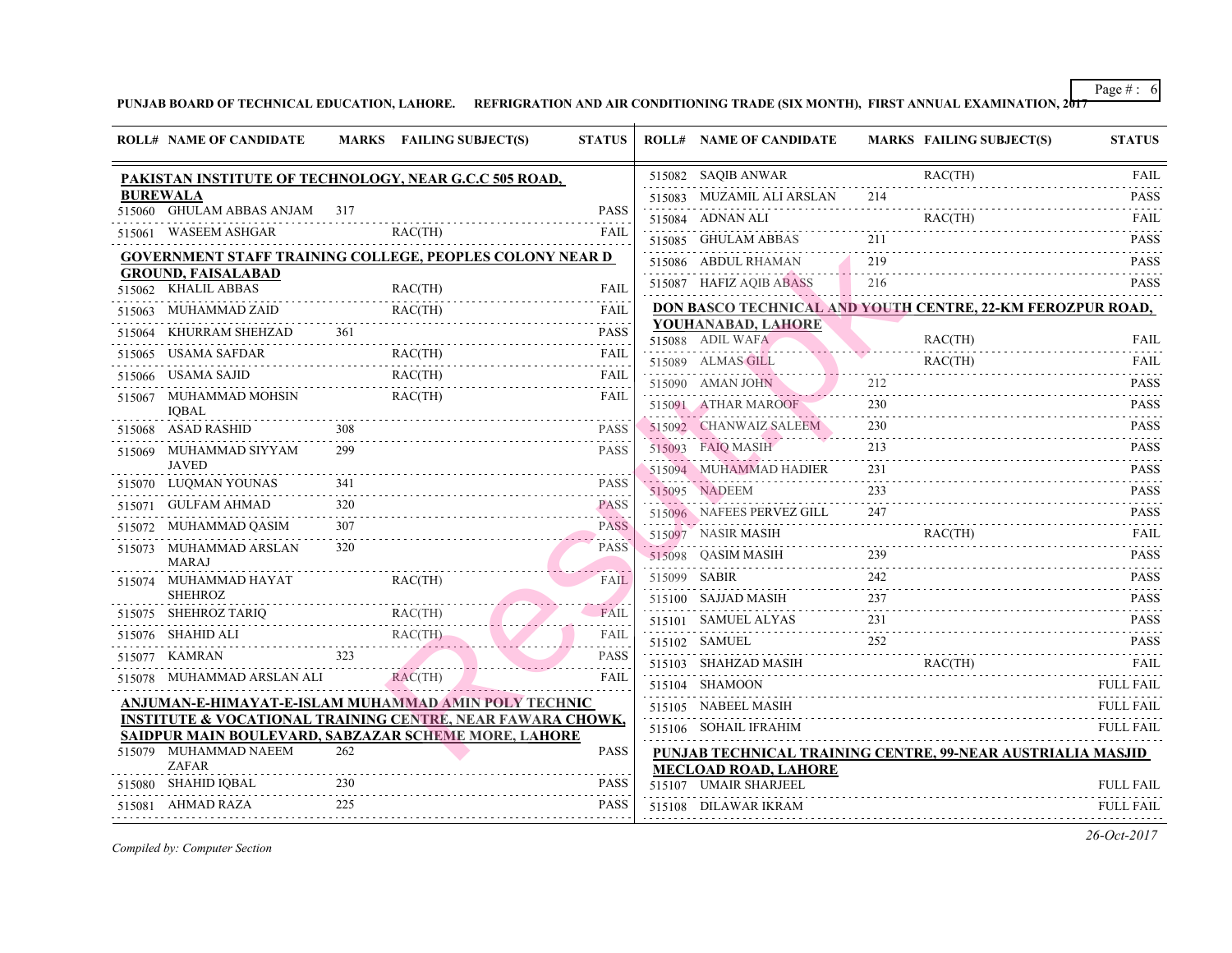### PUNJAB BOARD OF TECHNICAL EDUCATION, LAHORE. REFRIGRATION AND AIR CONDITIONING TRADE (SIX MONTH), FIRST ANNUA

| <b>ROLL# NAME OF CANDIDATE</b>                               |     | <b>MARKS</b> FAILING SUBJECT(S) | <b>STATUS</b>                                                   | <b>ROLL# NAME OF CANDIDATE</b> | <b>MARKS FAIL</b> |
|--------------------------------------------------------------|-----|---------------------------------|-----------------------------------------------------------------|--------------------------------|-------------------|
| 515109 IKRAM UL HAQ                                          |     |                                 | <b>ABSENT</b>                                                   |                                |                   |
| 515110 ADEEL KHAN                                            |     |                                 | <b>FULL FAIL</b>                                                |                                |                   |
| 515111 SHER ALI                                              | 213 |                                 | <b>PASS</b>                                                     |                                |                   |
| .<br>515112 MUHAMMAD SHUBAN                                  |     | RAC(TH)<br>$\frac{1}{2}$        | FAIL                                                            |                                |                   |
| 515113 ATIF SHEHZAD                                          |     |                                 | <b>FULL FAIL</b>                                                |                                |                   |
| 515114 IMRAN IQRAR HUSSAIN                                   |     |                                 | <b>FULL FAIL</b>                                                |                                |                   |
| <b>QURESHI TECHNICAL TRAINING CENTRE, JAIL ROAD, SIALKOT</b> |     |                                 |                                                                 |                                |                   |
| 515115 HAIDER ALI                                            | 323 |                                 | PASS                                                            |                                |                   |
| 515116 MUHAMMAD USMAN                                        |     | RAC(TH)                         | FAIL                                                            |                                |                   |
| 515117 SIMON SHAHBAZ                                         | 320 |                                 | <b>PASS</b><br>$\sim$ $\sim$ $\sim$ $\sim$ $\sim$ $\sim$ $\sim$ |                                |                   |
| 515118 AMEER TAIMOOR                                         | 321 |                                 | <b>PASS</b>                                                     |                                |                   |
|                                                              |     |                                 |                                                                 |                                |                   |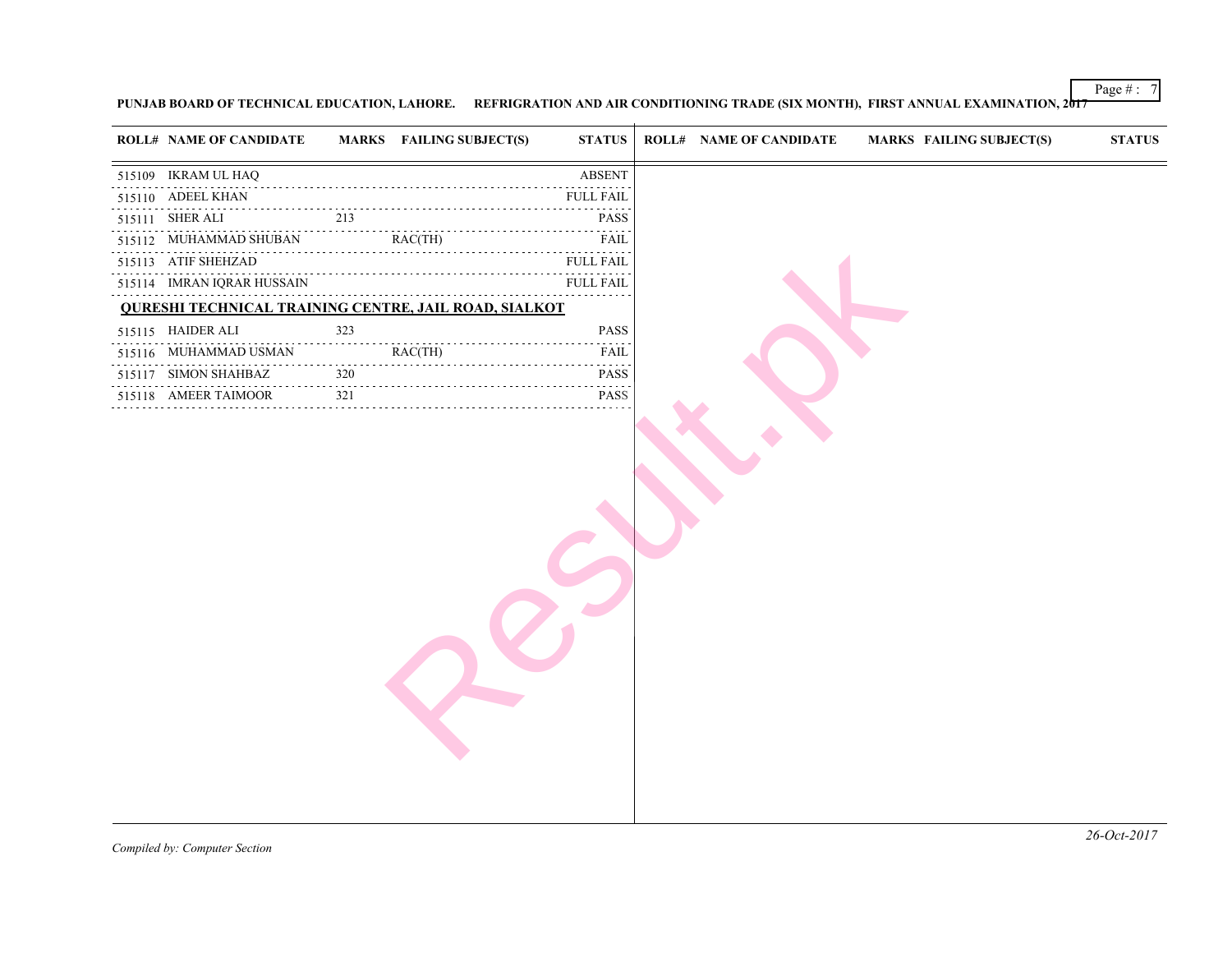**PUNJAB BOARD OF TECHNICAL EDUCATION, LAHORE. SURVEYOR TRADE (SIX MONTH), FIRST ANNUAL EXAMINATION, 2017**

| <b>ROLL# NAME OF CANDIDATE</b>                     |     | MARKS FAILING SUBJECT(S)                                        | <b>STATUS</b>            | <b>ROLL# NAME OF CANDIDATE</b>                                | <b>MARKS FAIL</b> |
|----------------------------------------------------|-----|-----------------------------------------------------------------|--------------------------|---------------------------------------------------------------|-------------------|
|                                                    |     | KHAN MUHAMMAD KHAN COLLEGE OF EDUCATION & TECHNOLOGY,           |                          | 515141 SHAZIM ULLAH                                           | 338               |
| <b>NEAR GOVT. GIRLS HIGH SCHOOL, BHIMBER (AJK)</b> |     |                                                                 |                          | 515142 TAJAMMAL ASHRAF                                        | 343               |
| 515119 ZEESHAN MANZOOR                             | 348 |                                                                 | <b>PASS</b>              | <u>ITTEFAQ COLLEGE OF ENGINEERING &amp; TE</u>                |                   |
| 515120 UZAIR AHMAD                                 |     |                                                                 | <b>ABSENT</b>            | 4-KM FORTABBAS ROAD HAROONABAD, HA                            |                   |
|                                                    |     | <b>GOVERNMENT STAFF TRAINING COLLEGE, PEOPLES COLONY NEAR D</b> |                          | 515143 FAISAL SHAHZAD                                         | 344               |
| <b>GROUND, FAISALABAD</b>                          |     |                                                                 |                          | 515144 TANVEER ALI                                            |                   |
| 515121 MUHAMMAD REHAN<br><b>TANVEER</b>            |     | SRVR(TH)                                                        | FAIL                     | 515145 GHULAM GOUS                                            | <b>SRVF</b>       |
| 515122 AHSAN PERVAIZ                               | 328 |                                                                 | <b>PASS</b>              | <u>ANJUMAN HUMAYAT-I-ISLAM MUHAMMAI</u>                       |                   |
| 515123 UMAIR ALI                                   | 351 |                                                                 | <b>PASS</b>              | <b>TRAINING CENTRE &amp; POLYTECHNIC INSTI</b>                |                   |
| 515124 MUJAHID ALI                                 |     |                                                                 | د د د د د<br><b>PASS</b> | <b>CHOWK YATEEM KHANA, LAHORE</b><br>515146 AMANAT ALI        | <b>SRVF</b>       |
| 515125 HAIDER ALI                                  | 357 |                                                                 | <b>PASS</b>              | 515147 ALI HASSAN                                             |                   |
| 515126 USMAN ALI                                   | 316 |                                                                 | <b>PASS</b><br>- - - - - | PAKISTAN COLLEGE OF TECHNOLOGY, NE                            |                   |
| 515127 MUHAMMAD USMAN<br><b>ZAFAR</b>              |     | SRVR(TH)                                                        | FAIL                     | <b>MANDI BAHAUDDIN</b><br>515148 SHAHZAD ALI                  | 300               |
| 515128 ALI RAZA                                    | 348 |                                                                 | <b>PASS</b>              |                                                               |                   |
| 515129 MOHAMMAD AZEEM                              |     |                                                                 | .<br><b>PASS</b>         | <b>QURESHI TECHNICAL TRAINING CENTRE,</b><br><b>BAHAUDDIN</b> |                   |
| 515130 MOHAMMAD ASIM<br><b>SHEHZAD</b>             | 339 |                                                                 | <b>PASS</b>              | 515149 MUDASSIR NAEEM                                         | 258               |
| 515131 IMRAN ALI                                   |     |                                                                 | <b>PASS</b>              | 515150 ALI HAMZA MANSHA                                       | 237               |
| 515132 IMTIAZ HUSSAIN                              | 349 |                                                                 | .<br><b>PASS</b>         | 515151 IMRAN ASHRAF                                           | 283               |
|                                                    |     | JINNAH POLYTECHNIC INSTITUTE, ZUBAIR COLONY JARANWALA           |                          | 515152 MUHAMMAD AQAB                                          | 288               |
| ROAD, FAISALABAD                                   |     |                                                                 |                          | 515153 SARFARAZ AHMAD                                         | 274               |
| 515133 MUHAMMAD WALEED                             | 322 |                                                                 | <b>PASS</b>              | 515154 SYED SHAHID HUSSNAIN                                   | 276               |
|                                                    |     | <b>OURESHI TECHNICAL TRAINING CENTRE, NEAR GPO, GUJRAT</b>      |                          | <b>GOVERNMENT COLLEGE OF TECHNOLOGY</b>                       |                   |
| 515134 SYED ALI HAMZA                              | 358 |                                                                 | <b>PASS</b>              | 515155 MUHAMMAD USMAN                                         | 314               |
| 515135 SHADAB AMJAD USAMA                          | 352 |                                                                 | <b>PASS</b>              | 515156 MUBASHER ALI                                           | 278               |
| 515136 SHAHZAIB ALI                                |     |                                                                 | <b>PASS</b>              | 515157 AHMAD RAZA                                             | 316               |
| 515137 HAIDER ALI GILL                             | 342 |                                                                 | <b>PASS</b>              | 515158 RAFAQAT SHAHZAD                                        | 310               |
| 515138 BILAL AKHTAR                                | 344 |                                                                 | <b>PASS</b>              | 515159 SOHAIB MARAJ RAZA                                      | 332               |
| 515139 NAFEEL YAQOOB                               |     |                                                                 | <b>ABSENT</b>            | 515160 MUHAMMAD QASIM                                         | 314               |
| 515140 ASAD MAHMOOD                                | 348 |                                                                 | <b>PASS</b>              | 515161 FARHAT HAYAT                                           | 299               |
|                                                    |     |                                                                 |                          |                                                               |                   |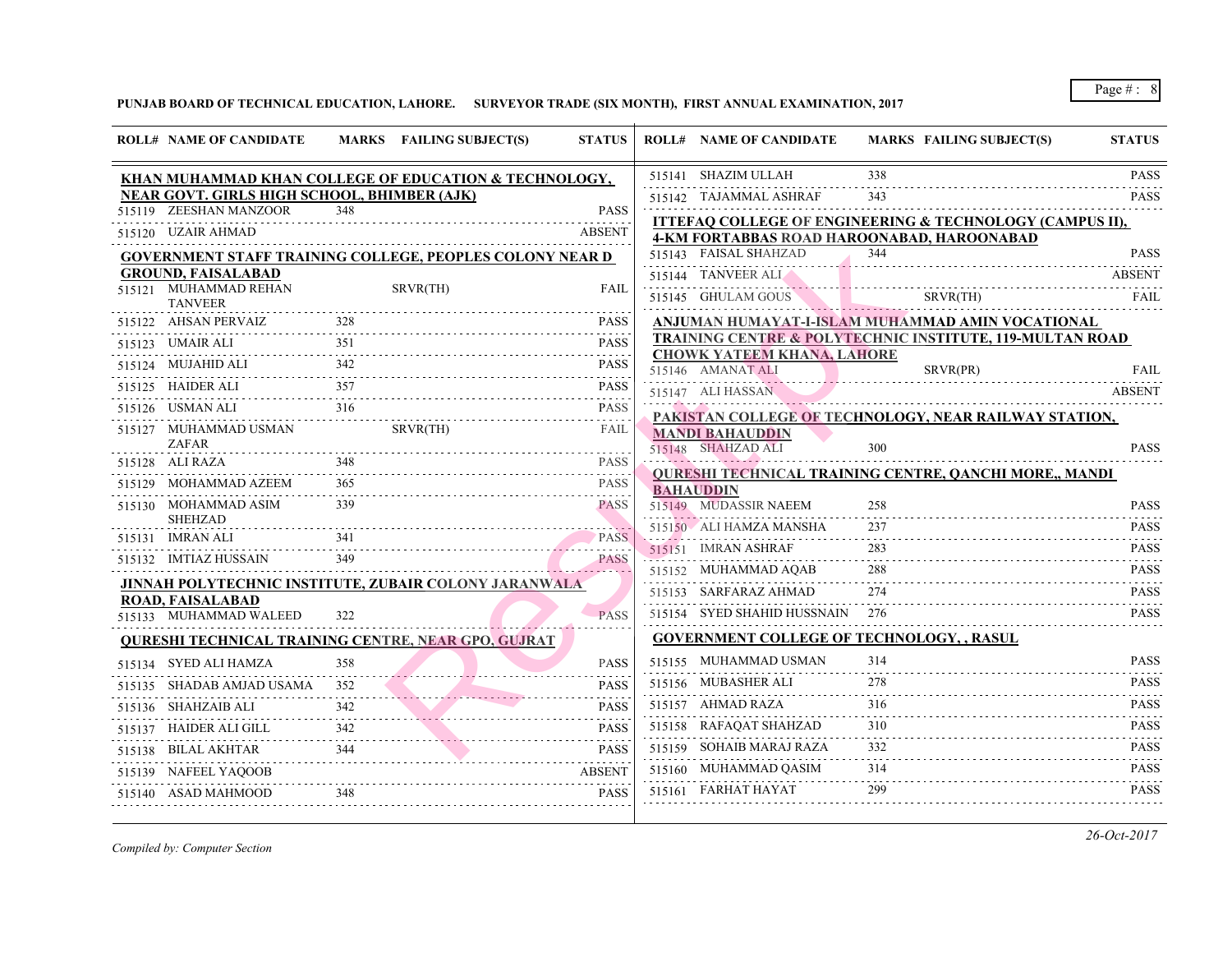### **PUNJAB BOARD OF TECHNICAL EDUCATION, LAHORE. SURVEYOR TRADE (SIX MONTH), FIRST ANNUAL EXAMINATION, 2017**

| SRVR(PR)<br>286<br>515162 WAQAR MAQSOOD<br>FAIL<br>515190 ALI RAZA<br>281<br>515163 MUDASSAR RAZA<br>515191 WAJID ALI<br><b>PASS</b><br>515164 GHULAM MUHAMMAD<br>306<br>515192 MIR AHMAD KHAN<br>PASS<br><b>MUSTAFA</b><br>515193 MUHAMMAD BILAL<br><u>.</u><br>515165 WAQARAT ALI<br>$\frac{300}{1}$ PASS<br>259<br>515194 ALI RAZA<br>515166 SULEMAN ALI 324 PASS<br>515166 SULEMAN ALI<br>272<br>515195 HASSAN ALI<br>$303$ PASS<br>515167 ALI HASSAN<br>PASS<br>515168 NADEEM SHAHZAD ABSENT<br><b>NAWAB NEAR BUS STAND, SARGODHA</b><br>515169 FARHAD BAIG 335 PASS<br><b>PASS</b><br>515196 ZEESHAN AHMED<br>193<br>515170 MEHRAN ZAFAR SRVR(TH)<br>FAIL<br>$\mathcal{L}^{\mathcal{A}}\left( \mathcal{A}^{\mathcal{A}}\right) =\mathcal{L}^{\mathcal{A}}\left( \mathcal{A}^{\mathcal{A}}\right)$<br><b>PASS</b><br>292<br>515197 MUHAMMAD JAVED<br>296<br>515198 RANA TALHA ALI<br>515173 NASIR ABBAS<br><b>PASS</b><br>$-1 - 1 - 1 - 1$<br>300<br><b>PASS</b><br>515174 HAMID IJAZ<br>296<br>515175 AITAZAZ ALI<br><b>PASS</b><br>295<br><b>PASS</b><br>515176 MUHAMMAD AKHTAR<br><b>SHAHZAD</b><br>311<br>515177 SHAHID SIDDIQUE<br><b>PASS</b><br>515178 MUHAMMAD USMAN 294 PASS<br>515179 HAMZA MUJAHID ABSENT<br>515180 ALI RAZA 304 PASS<br><b>PASS</b><br>$\frac{309}{200}$<br><b>PASS</b><br>515181 HASNAIN SABIR<br>.<br>515182 MAJID HUSSAIN 284<br><b>PASS</b><br>$\frac{287}{25}$<br>515183 ZAIN ULABA<br><b>PASS</b><br>515184 SYED AAMISH ABBAS<br>SRVR(TH)<br>FAIL<br>515185 ZAMEER BASHIR<br>310<br><b>PASS</b><br>.<br>288<br><b>PASS</b><br>515186 MUHAMMAD ISMAIL<br>ASLAM<br>515187 USMAN GHANI 279 PASS<br>295<br>515188 NAUMAN AHMAD<br><b>PASS</b><br>515189 MUHAMMAD FAIZAN SRVR(TH) FAIL | <b>ROLL# NAME OF CANDIDATE</b> | MARKS FAILING SUBJECT(S) | <b>STATUS</b> | <b>ROLL# NAME OF CANDIDATE</b> | <b>MARKS FAIL</b> |
|--------------------------------------------------------------------------------------------------------------------------------------------------------------------------------------------------------------------------------------------------------------------------------------------------------------------------------------------------------------------------------------------------------------------------------------------------------------------------------------------------------------------------------------------------------------------------------------------------------------------------------------------------------------------------------------------------------------------------------------------------------------------------------------------------------------------------------------------------------------------------------------------------------------------------------------------------------------------------------------------------------------------------------------------------------------------------------------------------------------------------------------------------------------------------------------------------------------------------------------------------------------------------------------------------------------------------------------------------------------------------------------------------------------------------------------------------------------------------------------------------------------------------------------------------------------------------------------------------------------------------------------------------------------------------------------------------------------------------|--------------------------------|--------------------------|---------------|--------------------------------|-------------------|
|                                                                                                                                                                                                                                                                                                                                                                                                                                                                                                                                                                                                                                                                                                                                                                                                                                                                                                                                                                                                                                                                                                                                                                                                                                                                                                                                                                                                                                                                                                                                                                                                                                                                                                                          |                                |                          |               |                                |                   |
| <b>SRVF</b><br><b>COMPREHENSIVE POLYTECHNIC INSTITUT</b><br><b>QURESHI TECHNICAL TRAINING CENTRE, .</b>                                                                                                                                                                                                                                                                                                                                                                                                                                                                                                                                                                                                                                                                                                                                                                                                                                                                                                                                                                                                                                                                                                                                                                                                                                                                                                                                                                                                                                                                                                                                                                                                                  |                                |                          |               |                                |                   |
|                                                                                                                                                                                                                                                                                                                                                                                                                                                                                                                                                                                                                                                                                                                                                                                                                                                                                                                                                                                                                                                                                                                                                                                                                                                                                                                                                                                                                                                                                                                                                                                                                                                                                                                          |                                |                          |               |                                |                   |
|                                                                                                                                                                                                                                                                                                                                                                                                                                                                                                                                                                                                                                                                                                                                                                                                                                                                                                                                                                                                                                                                                                                                                                                                                                                                                                                                                                                                                                                                                                                                                                                                                                                                                                                          |                                |                          |               |                                |                   |
|                                                                                                                                                                                                                                                                                                                                                                                                                                                                                                                                                                                                                                                                                                                                                                                                                                                                                                                                                                                                                                                                                                                                                                                                                                                                                                                                                                                                                                                                                                                                                                                                                                                                                                                          |                                |                          |               |                                |                   |
|                                                                                                                                                                                                                                                                                                                                                                                                                                                                                                                                                                                                                                                                                                                                                                                                                                                                                                                                                                                                                                                                                                                                                                                                                                                                                                                                                                                                                                                                                                                                                                                                                                                                                                                          |                                |                          |               |                                |                   |
|                                                                                                                                                                                                                                                                                                                                                                                                                                                                                                                                                                                                                                                                                                                                                                                                                                                                                                                                                                                                                                                                                                                                                                                                                                                                                                                                                                                                                                                                                                                                                                                                                                                                                                                          |                                |                          |               |                                |                   |
|                                                                                                                                                                                                                                                                                                                                                                                                                                                                                                                                                                                                                                                                                                                                                                                                                                                                                                                                                                                                                                                                                                                                                                                                                                                                                                                                                                                                                                                                                                                                                                                                                                                                                                                          |                                |                          |               |                                |                   |
|                                                                                                                                                                                                                                                                                                                                                                                                                                                                                                                                                                                                                                                                                                                                                                                                                                                                                                                                                                                                                                                                                                                                                                                                                                                                                                                                                                                                                                                                                                                                                                                                                                                                                                                          |                                |                          |               |                                |                   |
|                                                                                                                                                                                                                                                                                                                                                                                                                                                                                                                                                                                                                                                                                                                                                                                                                                                                                                                                                                                                                                                                                                                                                                                                                                                                                                                                                                                                                                                                                                                                                                                                                                                                                                                          |                                |                          |               |                                |                   |
|                                                                                                                                                                                                                                                                                                                                                                                                                                                                                                                                                                                                                                                                                                                                                                                                                                                                                                                                                                                                                                                                                                                                                                                                                                                                                                                                                                                                                                                                                                                                                                                                                                                                                                                          |                                |                          |               |                                |                   |
|                                                                                                                                                                                                                                                                                                                                                                                                                                                                                                                                                                                                                                                                                                                                                                                                                                                                                                                                                                                                                                                                                                                                                                                                                                                                                                                                                                                                                                                                                                                                                                                                                                                                                                                          |                                |                          |               |                                |                   |
|                                                                                                                                                                                                                                                                                                                                                                                                                                                                                                                                                                                                                                                                                                                                                                                                                                                                                                                                                                                                                                                                                                                                                                                                                                                                                                                                                                                                                                                                                                                                                                                                                                                                                                                          |                                |                          |               |                                |                   |
|                                                                                                                                                                                                                                                                                                                                                                                                                                                                                                                                                                                                                                                                                                                                                                                                                                                                                                                                                                                                                                                                                                                                                                                                                                                                                                                                                                                                                                                                                                                                                                                                                                                                                                                          |                                |                          |               |                                |                   |
|                                                                                                                                                                                                                                                                                                                                                                                                                                                                                                                                                                                                                                                                                                                                                                                                                                                                                                                                                                                                                                                                                                                                                                                                                                                                                                                                                                                                                                                                                                                                                                                                                                                                                                                          |                                |                          |               |                                |                   |
|                                                                                                                                                                                                                                                                                                                                                                                                                                                                                                                                                                                                                                                                                                                                                                                                                                                                                                                                                                                                                                                                                                                                                                                                                                                                                                                                                                                                                                                                                                                                                                                                                                                                                                                          |                                |                          |               |                                |                   |
|                                                                                                                                                                                                                                                                                                                                                                                                                                                                                                                                                                                                                                                                                                                                                                                                                                                                                                                                                                                                                                                                                                                                                                                                                                                                                                                                                                                                                                                                                                                                                                                                                                                                                                                          |                                |                          |               |                                |                   |
|                                                                                                                                                                                                                                                                                                                                                                                                                                                                                                                                                                                                                                                                                                                                                                                                                                                                                                                                                                                                                                                                                                                                                                                                                                                                                                                                                                                                                                                                                                                                                                                                                                                                                                                          |                                |                          |               |                                |                   |
|                                                                                                                                                                                                                                                                                                                                                                                                                                                                                                                                                                                                                                                                                                                                                                                                                                                                                                                                                                                                                                                                                                                                                                                                                                                                                                                                                                                                                                                                                                                                                                                                                                                                                                                          |                                |                          |               |                                |                   |
|                                                                                                                                                                                                                                                                                                                                                                                                                                                                                                                                                                                                                                                                                                                                                                                                                                                                                                                                                                                                                                                                                                                                                                                                                                                                                                                                                                                                                                                                                                                                                                                                                                                                                                                          |                                |                          |               |                                |                   |
|                                                                                                                                                                                                                                                                                                                                                                                                                                                                                                                                                                                                                                                                                                                                                                                                                                                                                                                                                                                                                                                                                                                                                                                                                                                                                                                                                                                                                                                                                                                                                                                                                                                                                                                          |                                |                          |               |                                |                   |
|                                                                                                                                                                                                                                                                                                                                                                                                                                                                                                                                                                                                                                                                                                                                                                                                                                                                                                                                                                                                                                                                                                                                                                                                                                                                                                                                                                                                                                                                                                                                                                                                                                                                                                                          |                                |                          |               |                                |                   |
|                                                                                                                                                                                                                                                                                                                                                                                                                                                                                                                                                                                                                                                                                                                                                                                                                                                                                                                                                                                                                                                                                                                                                                                                                                                                                                                                                                                                                                                                                                                                                                                                                                                                                                                          |                                |                          |               |                                |                   |
|                                                                                                                                                                                                                                                                                                                                                                                                                                                                                                                                                                                                                                                                                                                                                                                                                                                                                                                                                                                                                                                                                                                                                                                                                                                                                                                                                                                                                                                                                                                                                                                                                                                                                                                          |                                |                          |               |                                |                   |
|                                                                                                                                                                                                                                                                                                                                                                                                                                                                                                                                                                                                                                                                                                                                                                                                                                                                                                                                                                                                                                                                                                                                                                                                                                                                                                                                                                                                                                                                                                                                                                                                                                                                                                                          |                                |                          |               |                                |                   |
|                                                                                                                                                                                                                                                                                                                                                                                                                                                                                                                                                                                                                                                                                                                                                                                                                                                                                                                                                                                                                                                                                                                                                                                                                                                                                                                                                                                                                                                                                                                                                                                                                                                                                                                          |                                |                          |               |                                |                   |
|                                                                                                                                                                                                                                                                                                                                                                                                                                                                                                                                                                                                                                                                                                                                                                                                                                                                                                                                                                                                                                                                                                                                                                                                                                                                                                                                                                                                                                                                                                                                                                                                                                                                                                                          |                                |                          |               |                                |                   |
|                                                                                                                                                                                                                                                                                                                                                                                                                                                                                                                                                                                                                                                                                                                                                                                                                                                                                                                                                                                                                                                                                                                                                                                                                                                                                                                                                                                                                                                                                                                                                                                                                                                                                                                          |                                |                          |               |                                |                   |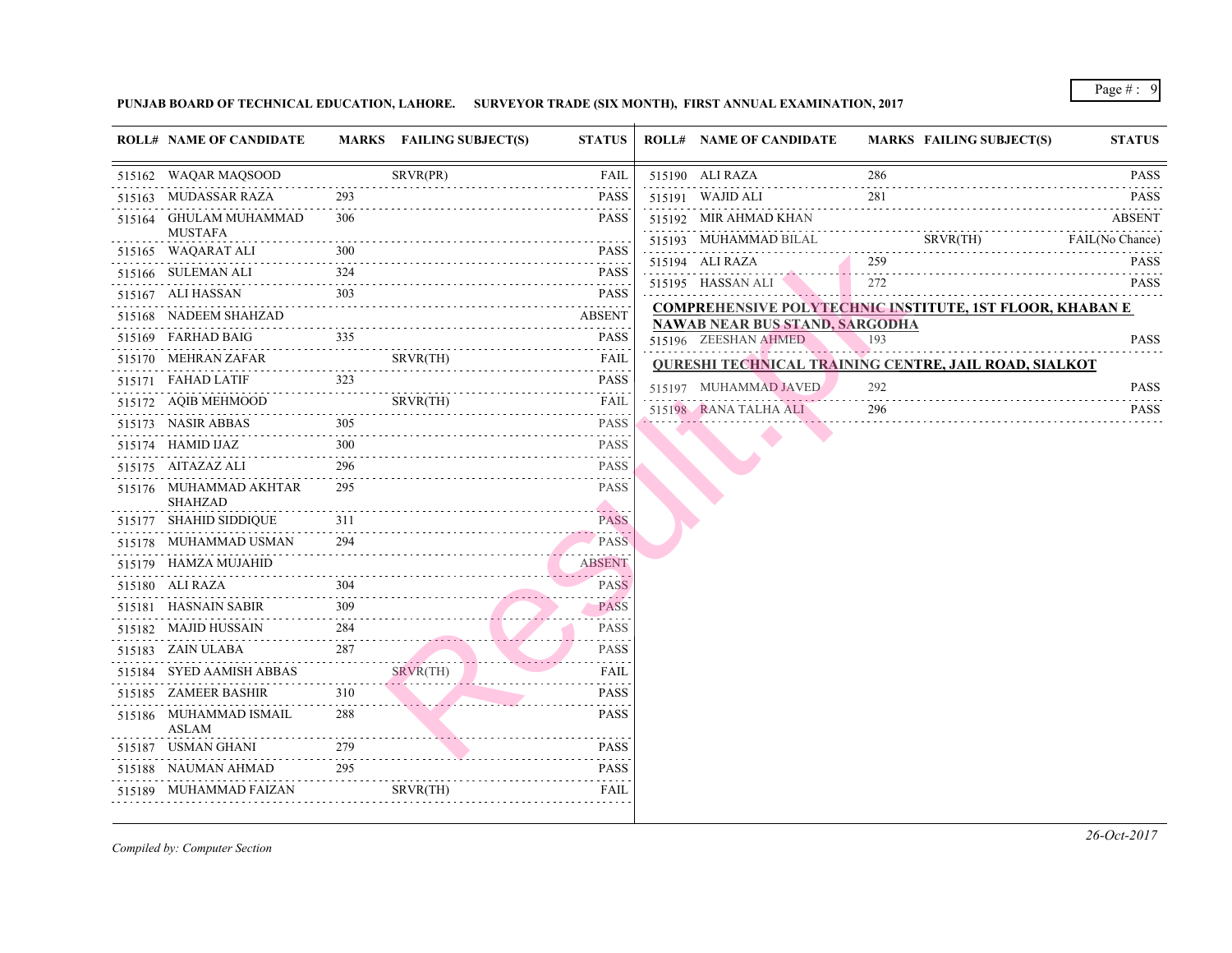## **PUNJAB BOARD OF TECHNICAL EDUCATION, LAHORE. TRACER TRADE (SIX MONTH), FIRST ANNUAL EXAMINATION, 2017**

| <b>ROLL# NAME OF CANDIDATE</b>                                                    | <b>MARKS</b> FAILING SUBJECT(S)<br><b>STATUS</b>                          | <b>ROLL# NAME OF CANDIDATE</b> | <b>MARKS FAIL</b> |
|-----------------------------------------------------------------------------------|---------------------------------------------------------------------------|--------------------------------|-------------------|
| <b>QURESHI TECHNICAL TRAINING CENTRE, NEAR GPO, GUJRAT</b>                        |                                                                           |                                |                   |
| 515199 MUHAMMAD ARSHED                                                            | <b>FULL FAIL</b>                                                          |                                |                   |
| <b>QURESHI TECHNICAL TRAINING CENTRE, QANCHI MORE,, MANDI</b><br><b>BAHAUDDIN</b> |                                                                           |                                |                   |
| 515200 ALI HASSAN<br>286                                                          | PASS                                                                      |                                |                   |
| MUDASSAR ALI<br>259<br>515201                                                     | <b>PASS</b>                                                               |                                |                   |
| $\sim$<br>279<br>515202 SHOAIB AHMAD                                              | $\omega_{\alpha}=\omega_{\alpha}=\omega_{\alpha}=\omega_{\alpha}$<br>PASS |                                |                   |
| <b>QURESHI TECHNICAL TRAINING CENTRE, JAIL ROAD, SIALKOT</b>                      |                                                                           |                                |                   |
| 234<br>515203 MUHAMMAD ASHFAQ                                                     | PASS                                                                      |                                |                   |
|                                                                                   |                                                                           |                                |                   |
|                                                                                   |                                                                           |                                |                   |